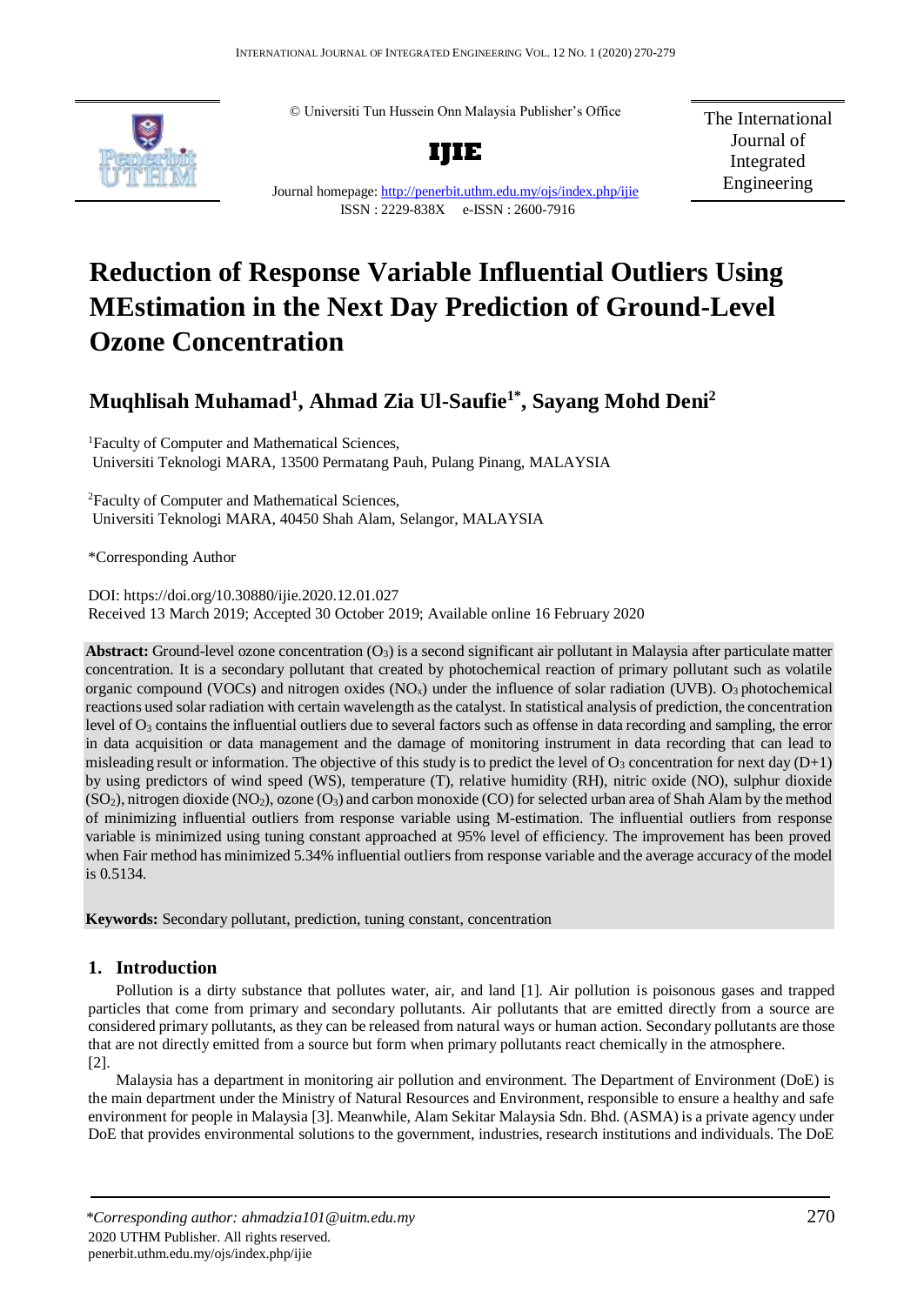has 65 monitoring stations and all stations record on an hourly basis the measurement of ozone  $(O_3)$ , particulate matter  $(PM_{10})$ , sulphur dioxide  $(SO_2)$ , carbon monoxide  $(CO)$ , nitrogen dioxide  $(NO_2)$  and particulate matter  $(PM_{2.5})$ .

The formation of secondary pollutants of  $O_3$  needs a photochemical reaction between the primary pollutants of nitrogen oxide (NO<sub>x</sub>) and volatile organic compounds (VOCs) combined with ultraviolet sunlight (UVB) [4]. NO<sub>x</sub> refers to the molecules of nitrogen dioxide  $(NO<sub>2</sub>)$  and nitric oxide  $(NO)$ . The primary sources of NOx are emitted from motor vehicles and combustion processes. Meanwhile, the presence of VOCs are mainly due to industries and high traffic volume.

According to the Malaysian Department of Environment [5], the perfect combination between the conducive atmospheric condition and the emission from motor vehicles and industrial activities will result in the formation of  $O_3$ . The burning of hydrocarbon fuels from transport, heating from homes, factories and business, manufacturing process and power plants are the main sources of  $O_3$  [6].  $O_3$  was also detected to be highly active from 7 am to 7 pm due to the presence of sunlight [7].

The other contributors to the formation of  $O_3$  are CO and methane (CH<sub>4</sub>). Both air pollutants of CO and CH<sub>4</sub> are emitted from man-made activities such as motor vehicles, landfills, power plant and industries facilities. At times, natural sources such as, lightning, trees and soil can also contribute to the formation of  $O_3$  concentration.

In statistical analysis and air pollution, regression analysis was widely used as a tool to predict the concentrations level of some air pollutants. This study used several independent variables to form an equation in terms to predict the level of  $O_3$  concentrations and the equation was known as multiple linear regression. The relationship between dependent variable and independent variables could be concluded in multiple linear regression model with several analyses [8].

However, outlier is one of common issues in developing regression model. Even a single point of outlier could distort the regression analysis and lead to incorrect inferences [9]. Outlier is a huge different observation point from another point of observation. In other words, the point of observation which is different to the general trend of the observation [10]. The presence of outliers will affect the accuracy of the model prediction in the forming of regression coefficients [11]. Every data cannot be claimed to be free from outliers [12] and most of studies did not take the assessment of outliers into their prediction consideration. Sometimes the offense in data recording and sampling, the error in data acquisition or data management and the damage of monitoring instrument in data recording are the factors that contribute to the formation of outliers [13].

According to Yahaya [11] and Field [14], the whole influential outlier from the data observation could be measured using standardized residual or Cook's distance because the influential for the overall of outliers depend on the response variable. The aim of this study to approach M-estimation method from robust regression to minimize the number of influential outliers from response variable of the next day prediction  $(D+1)$  of  $O_3$  concentration level in urban area of Shah Alam.

#### **1.1 Variable Selection**

The variables used in this study were consist of ozone  $(O_3, ppb)$ , wind speed (WS, km/h), ambient temperature (T, °C), relative humidity (RH, %), nitric oxide (NO: ppb), nitrogen dioxide (NO2, ppb), carbon monoxide (CO, ppb) and sulphur dioxide (SO<sub>2</sub>, ppb) that were chose as the predictors in order to predict the level of  $O_3$  concentration level for next day  $(D+1)$ . The variables are selected [15-24] by the factors that associated with high contribution to the formation of  $O_3$ concentration such as the conducive meteorological factor of temperature, wind speed and relative humidity when they combine with the other air pollutants.

### **2. Methodology**

The purpose of this study is to develop the next day prediction model (D+1) of  $O_3$  concentration level for Shah Alam using robust method by M-estimation in order to minimize the influential outliers from response variable. The procedures of this study are illustrated in Fig. 1. Before the robust regression model developed, the assessment of the outliers will be conducted to identify the influential outliers from response variable using Cook's distance and standardized residual.

Thus, M-estimation method will be used to reduce the contamination of the influential outliers from response variable using tuning constant in developing the prediction model. Tuning constant controls how sharp M-estimation as an outliers detector that contaminated response variable data. Nine method from M-estimation has been introduced such as Huber, Andrew, Bisquare, Cauchy, Fair, Talwar, Logistic, Welsch and Hampel. This method will be compared with classical method of ordinary least square in order to determine a better model to be used in the prediction of  $O_3$  concentration level.

### **2.1 Site Selection**

The monitoring station in Shah Alam is located at Taman Tun Dr. Ismail (TTDI) Jaya Primary School (N 3.077324°, E 101.510323°) nearby a residential area. At the same time, this station is located at the main transportation area such as major road, highways, and airport. Besides, Shah Alam city is located between Petaling Jaya city (east) and Klang town (west). Shah Alam station is selected due to the highest level of  $O<sub>3</sub>$  concentration in Malaysia according to the rising number of registered mobile vehicles in Shah Alam throughout 2003 [25] and commencing on 2003, the increased burning of industrial waste including from hotels, commercial centres, institutions and night markets tend to produce large emission of  $NO<sub>x</sub>$  and VOCs which are the main element of  $O<sub>3</sub>$  formation [26].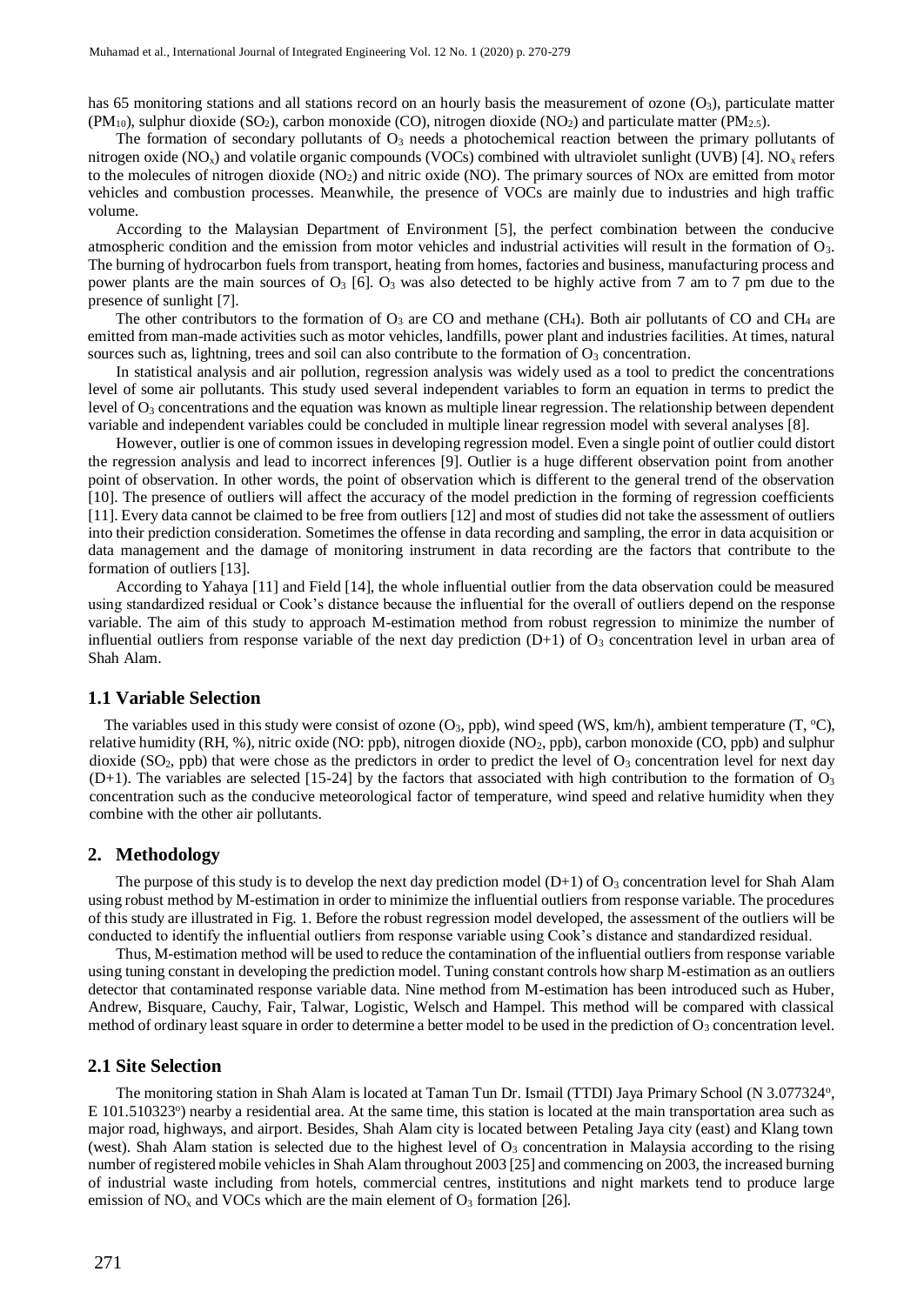

**Fig. 1 - Research flow**

### **2.2 Data Acquisition**

In air pollution monitoring procedures, United States Protection Agency (EPA) standardized some guidelines to measure air pollutants and meteorological variables [27]. The air pollutant and meteorological variables were monitored by Teledyne Ozone Analyzer Model 400A UV Absorption (O<sub>3</sub>), Teledyne Model 200A (NO and NO<sub>2</sub>), Teledyne Model 100A (SO2), Teledyne Model 300 (CO), Met One 010C Sensor (WS), Met One 062 Sensor (T) and Met One 083D Sensor (RH) [28]. The primary data was managed by Alam Sekitar Malaysia Sendirian Berhad (ASMA), which is the private company under supervision of Department of Environmental Malaysia (DoE). The secondary data from 1st January 2002 until 31st December 2012 were obtained from Department of Environmental Malaysia (DoE).

### **2.3 Data Management**

In this study, the hourly concentrations for each variable selected were transformed into daily 12 hours average concentration, from 7am to 7pm because the level of  $O<sub>3</sub>$  concentration level was suspected to be highly active during morning and evening [29]. According to Mohammed, Ramli, and Yahaya [7], most of the areas have a large emission of O<sup>3</sup> formation factor from morning till evening. This study only used 12 hours average ozone concentrations from 7 am until 7 pm to predict the next day (from 7 am until 7 pm) ozone concentrations.

Missing values is one of the problems in the process of data acquisition that may lead to the interrupted analysis. The offence in data recording and sampling, the failure of machine and human error are the several reasons that contributed to the missing values observation [30]. One of the suitable methods in the imputation of missing values for air pollution data is by using the mean imputation technique as suggested by [31]. The missing values will be replaced by the mean obtained between the above value and the below value also known as mean above below method (MAB) as followed by Noor et al. [30]. The data from 2002 until 2012 were randomized into 80% and 20% as suggested by [12] where 80% of the data were used for training while the other 20% were used for validation.

### **2.4 Influential Outliers Identification**

The influential point of outliers is the case where there is existing larger residual that differs substantially from the other observations [32]. Influential outliers are any point that has a large effect on the analysis of regression. According to Sarkar, Midi, and Rana [9], the results of the analysis will lead to incorrect inferences by the unduly influence of outliers. The change of regression coefficients after removing several data observation showed that the data before was influenced by outliers. This study only considers the influential outliers from response variable by computing standardized residual and Cook's distance assessment as shown in Table 1.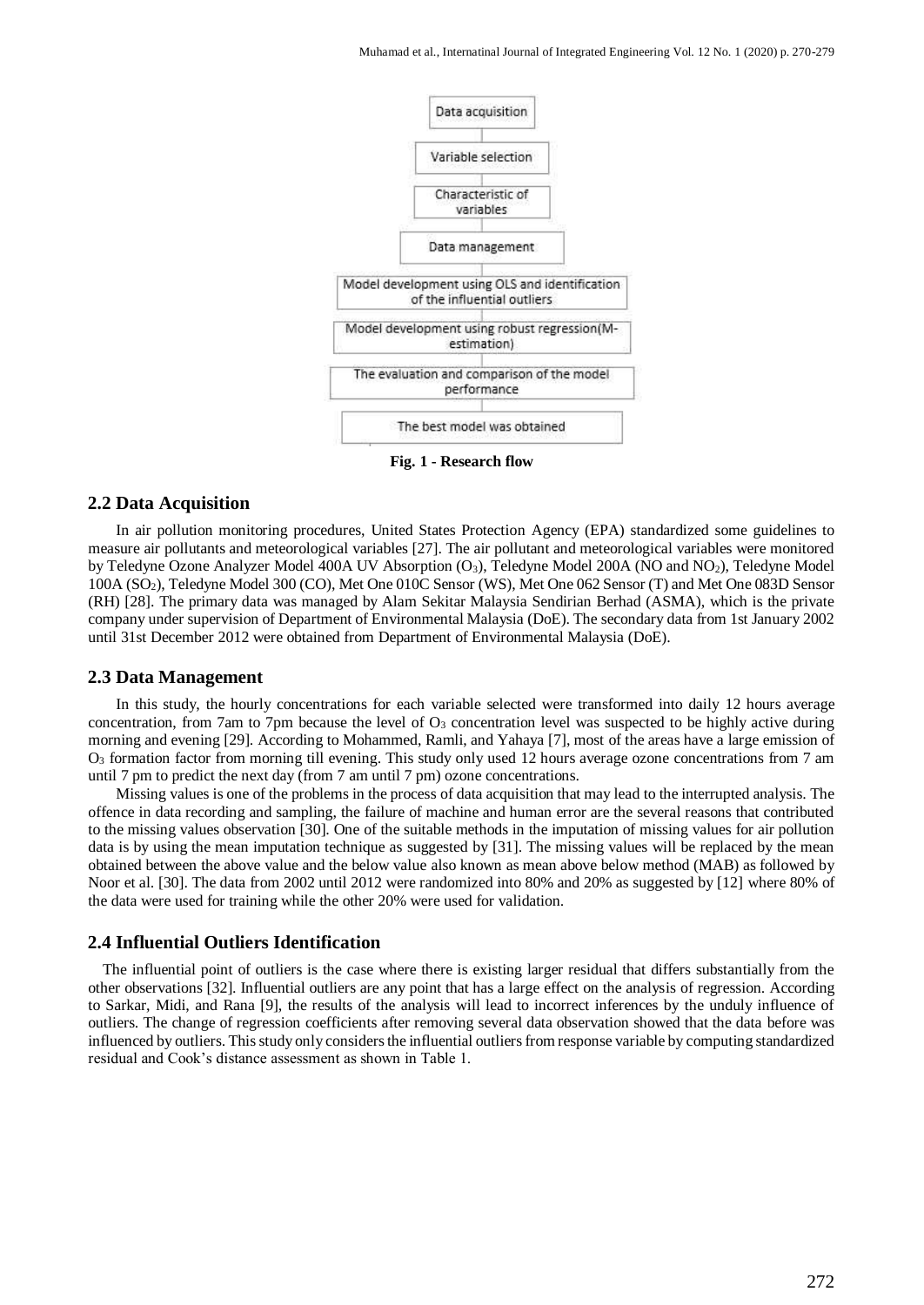| Assessment                                                                                                                                       | <b>Influential Outliers</b> | Description                                                                                                      |
|--------------------------------------------------------------------------------------------------------------------------------------------------|-----------------------------|------------------------------------------------------------------------------------------------------------------|
| Standardized residual:<br>$ZRE =$<br>MSE                                                                                                         | y -direction                | Larger than $ 3 $ deemed an outliers [32].                                                                       |
| * $e_i = y_i - \hat{y}_i [32]$<br>Cook's distance:<br>$\frac{\epsilon_i^*}{pMS_E}$ $\left[\frac{h_{ii}}{(1-h_{ii})^2}\right] \sim F$ p, n-p [33] | y-direction                 | Greater than $\frac{4}{3}$ indicates that the data point strongly<br>influences the estimated coefficients [34]. |

**Table 1 - The assessment of the influential outliers from response variable**

### **2.5 M-estimation**

Huber [35] introduced M-estimation as the simplest method in the detection of outliers from response variable. Mestimation is an extension from the maximum likelihood estimation where the main principle in M-estimation is to minimize the residual function of weighting function and the steps of M-estimation are shown as follows [36] and [37],

- Step 1: Test assumptions of ordinary least square.
- Step 2: Detect the presence of outliers in the data.
- Step 3: Calculate regression coefficient  $(\beta_i)$  with ordinary least square.
- Step 4: Calculate initial residual value:

$$
e_i = y_i - \widehat{y_i} \tag{1}
$$

Step 5: Calculate initial value of standard deviation:

$$
\hat{\sigma}_i = 1.4826 \text{ MAD} \tag{2}
$$

Step 6: Calculate value:

$$
u_i = \frac{\epsilon_i}{\hat{\sigma}_i} \tag{3}
$$

• Step 7: Calculate the weighted value of Bisquares (Tukey):

$$
\omega_i = \begin{cases} \left[1 - \left(\frac{u_i}{4.685}\right)^2\right]^2, |u_i| \le 4.685; \\ 0, |u_i| > 4.685. \end{cases}
$$
(4)

Step 8: Calculate  $\beta_i$  using weighted least square method with weighted  $\omega_i$ .

At the first step, each of the regression model for  $O_3$  (D+1, D+2 and D+3) was checked to ensure the test assumptions in ordinary least square (OLS) were satisfied. The presence of the outliers were detected using standardized residual and Cook's distance at step two. Then, the regression coefficient  $(\beta_i)$  was calculated to obtain the predicted value  $(\hat{Y}_i)$  for O<sub>3</sub> using the method of OLS estimate. In order to obtain regression coefficients  $(\beta_i)$  from Mestimation, the estimator for standard deviation that we denoted as sigma  $(\hat{\sigma_i})$  is rescaled to median absolute deviation (MAD) by the factor 1.4826 at step 5, where 1.4826 is the value when the residual is normally distributed and the sample is large.

From step 6, the proportion of the residual from the estimated scale of standard deviation  $( u_i )$  was obtained to be used in the Bisquare weighting function (step 7) where 4.685 represents the value of tuning constant of Bisquare at 95% level of efficiency. Step 4 until 7 were repeated until the value of regression coefficient  $(\beta_i)$  in step 8 converged. The same steps were applied in other weighting function (Huber, Andrew, Cauchy, Fair, Talwar, Logistic, Welsch and Hampel) to obtain the value of regression. Table 2 shows all weighting function used in M-estimation.

#### **2.6 Performance Indicator**

Performance indicators are used to evaluate the performance and the adequacy of the models. The performance indicators (Table 3) are consists of normalized absolute error (NAE), Root Mean Square Error (RMSE), Index of Agreement (IA) and prediction accuracy (PA). The best prediction model will be obtained by comparing the performance indicators between the models.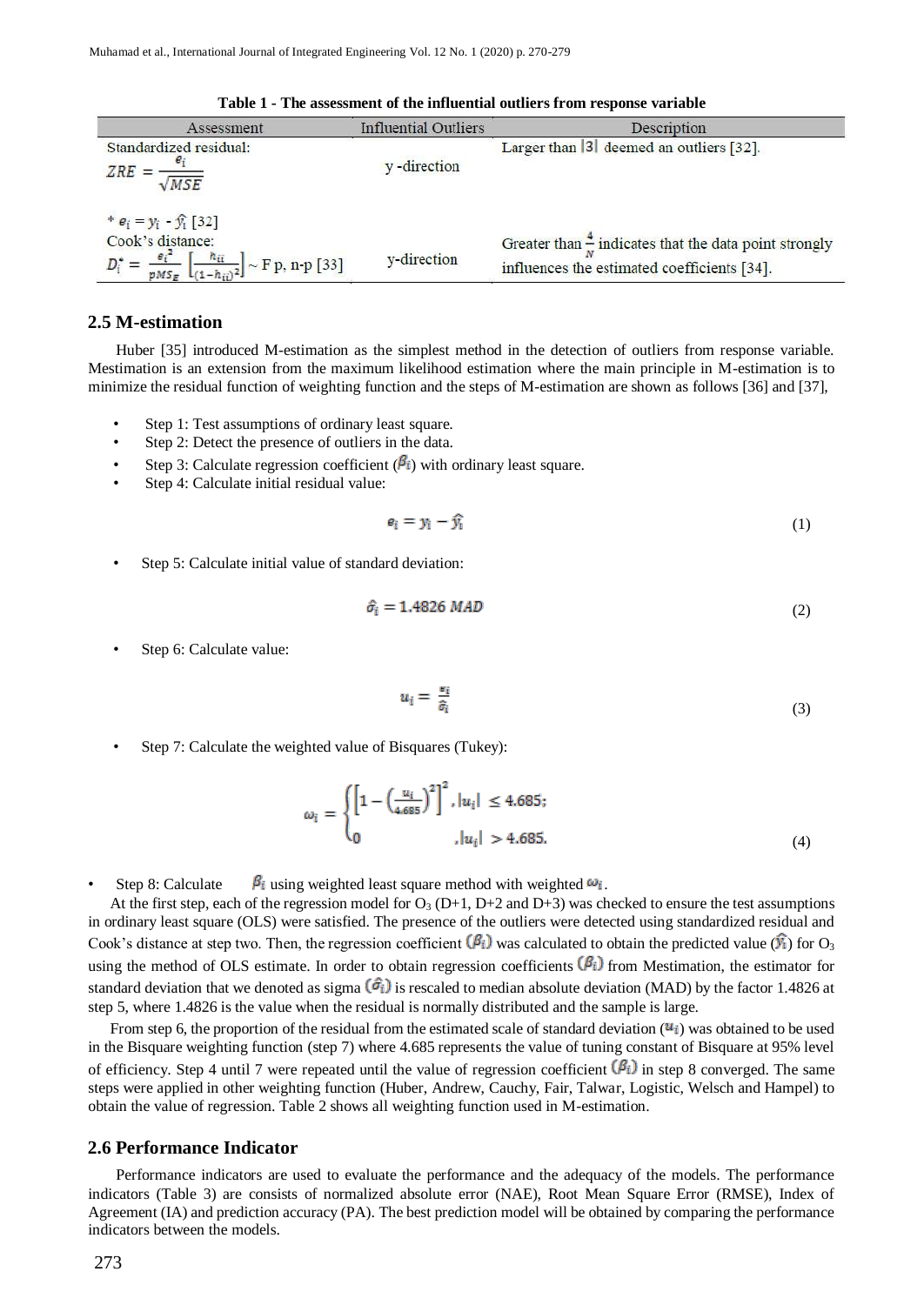| <b>Weighting Function</b> | $\rho(r)$                                                                         | $\psi(r)$                                                             |
|---------------------------|-----------------------------------------------------------------------------------|-----------------------------------------------------------------------|
| Huber                     | $\frac{r^2}{a}$ , $ r  \leq c$                                                    | $ r,  r  \leq c$                                                      |
|                           | $c r  - \frac{r^2}{2}$ , $ r  > c$                                                | sign(r)c                                                              |
| Andrew                    | $c^2\left[1-\cos\left(\frac{r}{c}\right)\right],  r  \leq c$                      | $c \sin \left( \frac{1}{c} \right)$ , $ r  \leq c$                    |
|                           | $c^2$ , $ r  > c$                                                                 | 0,  r  > c                                                            |
| <b>Bisquare</b>           | $\frac{c^2}{6}$ {1 - $\left[1-\left(\frac{r}{c}\right)^2\right]^3$ , $ r  \leq c$ | $3r\left[1-\left(\frac{r}{r}\right)^2\right]^2$ , $ r  \leq c$        |
|                           | $\frac{c^2}{6}$ , $ r  < c$                                                       | 0,  r  > c                                                            |
| Cauchy                    | $\left(\frac{\sigma^2}{2}\right)$ log $\left[1+\left(\frac{r}{c}\right)^2\right]$ | $r\left[1+\left(\frac{r}{r}\right)^{2}\right]^{-1}$                   |
| Fair                      | $c\left[ r c - log\left(1 + \frac{ r }{c}\right)\right]$                          | $r\left(1+\frac{ r }{c}\right)^{-1}$                                  |
| Logistic                  | $c^2 \log \left[ \cosh \left( \frac{r}{c} \right) \right]$                        | c tan $h\left(\frac{r}{a}\right)$                                     |
| Talwar                    | $\frac{r^2}{\gamma},  \tau  \leq c$                                               | $r,  r  \leq \epsilon$                                                |
|                           | $\frac{c^2}{2}$ , $ r  > c$                                                       | 0,  r  > c                                                            |
| Welsch                    | $\frac{\sigma^2}{2}\left 1-\exp\left[-\left(\frac{r}{c}\right)^2\right]\right $   | $\left[ r \exp \left[ - \left( \frac{r}{c} \right)^2 \right] \right]$ |
| Hampel                    | $\frac{1}{2}r^2$ if $ r  < a$                                                     | $r$ if $ r  < a$<br>a sign r if $a \leq  r  < b$                      |
|                           | $ a r  - \frac{1}{2}a^2$ if $a \leq  r  < b$                                      | $a \frac{c \operatorname{sign} r - r}{c - b}$ if $b \leq  r  \leq c$  |
|                           | $a\frac{c r  - \frac{1}{2}r^2}{c-h} - \frac{7a^2}{6}$ if $b \leq  r  \leq c$      | 0, otherwise                                                          |
|                           | $a(b+c-a), \emph{otherwise}$                                                      |                                                                       |

### **Table 2 - Weighting function of M-estimation [38]**

Note:  $\psi$  ( ) =  $\rho$ ', = residual and a, b, c = tuning constant.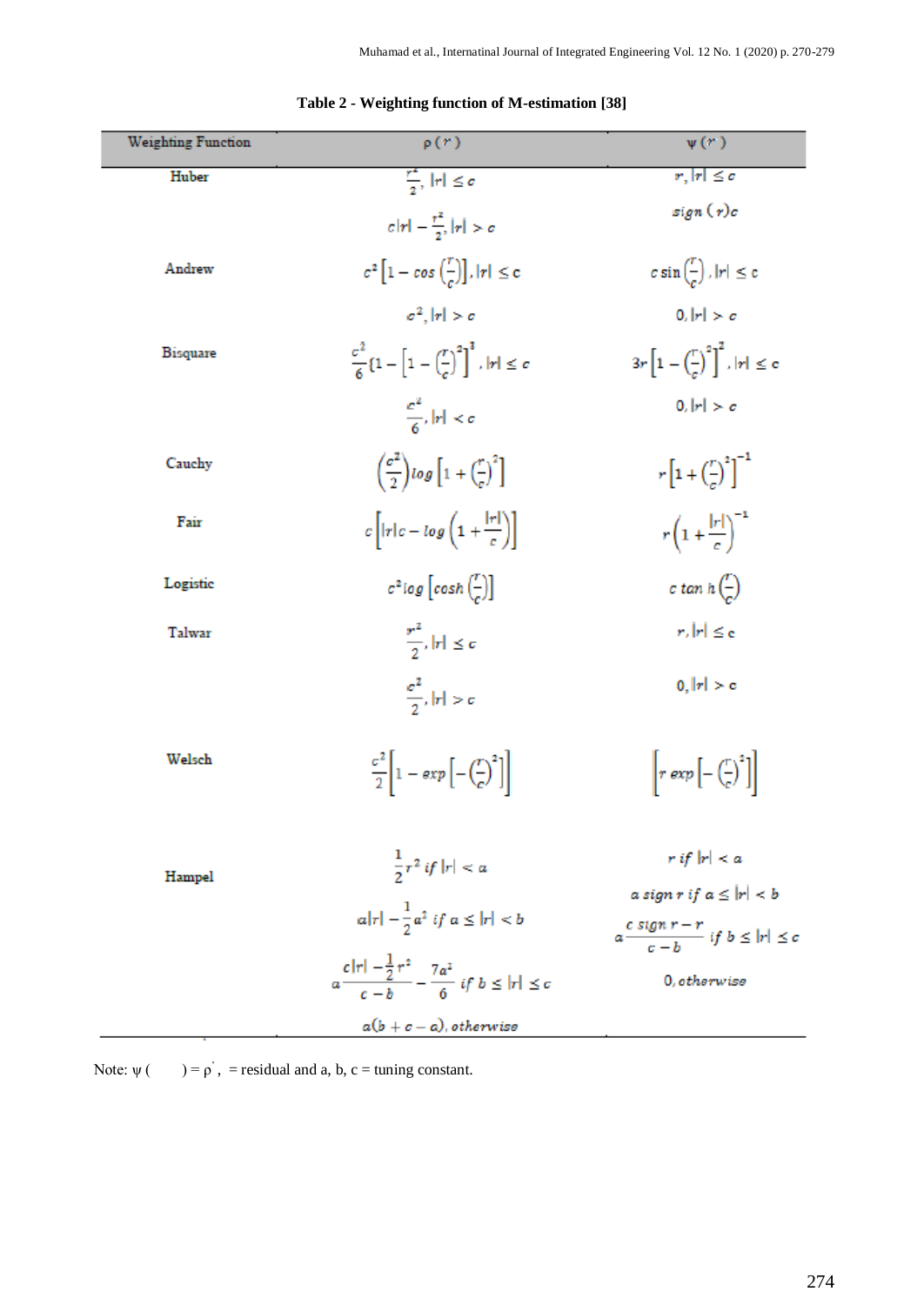| PI          | Formulae                                                                                                  | <b>Notes</b>                     |
|-------------|-----------------------------------------------------------------------------------------------------------|----------------------------------|
| <b>NAE</b>  | $\sum_{i=1}^{N}  Pi - Oi $<br>$\sum_{i=1}^{N} O_i$                                                        | Close to 0, model is appropriate |
| <b>RMSE</b> | $\sqrt{(\frac{1}{N-1})\sum_{i=1}^{N}(Pi-oi)^2}$                                                           | Close to 0, model is appropriate |
| IA          | $1 - \left[ \frac{\sum_{i=1}^{N} (P - Oi)^2}{\sum_{i=1}^{N} ( Pi - \bar{O}  +  Oi - \bar{O} )^2} \right]$ | Close to 1, model is appropriate |
| <b>PA</b>   | $\sum_{i=1}^{N} (Pi - \overline{P})^2$<br>$\overline{\sum_{i=1}^N (\mathcal{O}i-\overline{0})^2}$         | Close to 1, model is appropriate |

### **Table 3 - Performance indicator (PI) [39]**

Note: N = Number of sample daily measurement of a selected sites,  $\hat{Y}_i$  = Predicted value of one set daily data, = Observed values of one set daily data,  $\vec{v}$  i = Mean of the predicted values of one set daily data = Mean of the observed values of one set daily data

### **3. Results and Discussion**

### **3.1 Air Pollutants Characteristics**

Shah Alam was located at a busy main transportation area and thus exposed to traffic congestion. Almost daily sees Shah Alam polluted by 32.421 ppb of  $O_3$  concentration. The reading of  $O_3$  concentration was very high on 15<sup>th</sup> March 2003 at 97.00 ppb. This is due to the rising number of registered mobile vehicles in Shah Alam throughout 2003 [25], and that same year saw the increased burning of industrial waste including from hotels, commercial centres, institutions and night markets [26]. Table 4 summarizes the characteristics of  $O<sub>3</sub>$  concentrations level for Shah Alam.

| Shah Alam                 | $\mathbf{O}_3$ |
|---------------------------|----------------|
| Mean                      | 32.421         |
| Median                    | 31.250         |
| Mode                      | 32.421         |
| <b>Standard Deviation</b> | 11.441         |
| Variance                  | 130.907        |
| Skewness                  | 0.657          |
| Kurtosis                  | 1.030          |
| Maximum                   | 97.000         |
| Percentiles 95%           | 52.750         |
| Percentiles 99%           | 65.709         |

Following up to these scenes, the formation of  $O_3$  become active due to the high presence of  $NO<sub>x</sub>$  (108.330 ppb), CO (6214.167 ppb) and VOCs from the vehicles and industrial burning respectively. The measurement of dispersion showed that the level of  $O_3$  concentrations for Shah Alam is moderately skewed when the skewness value is 0.657) and this tended to have a standard deviation with value 11.441. Besides, the distribution for  $O_3$  concentrations has a positive kurtosis with value 1.030.

The percentage of outliers for  $O_3$  in Shah Alam was described using box and whisker plot. The points that were out of the box and whisker plot indicated that the observation of the outliers. The percentage of outliers suspected for Shah Alam and is 1.69 as shown in Fig. 2.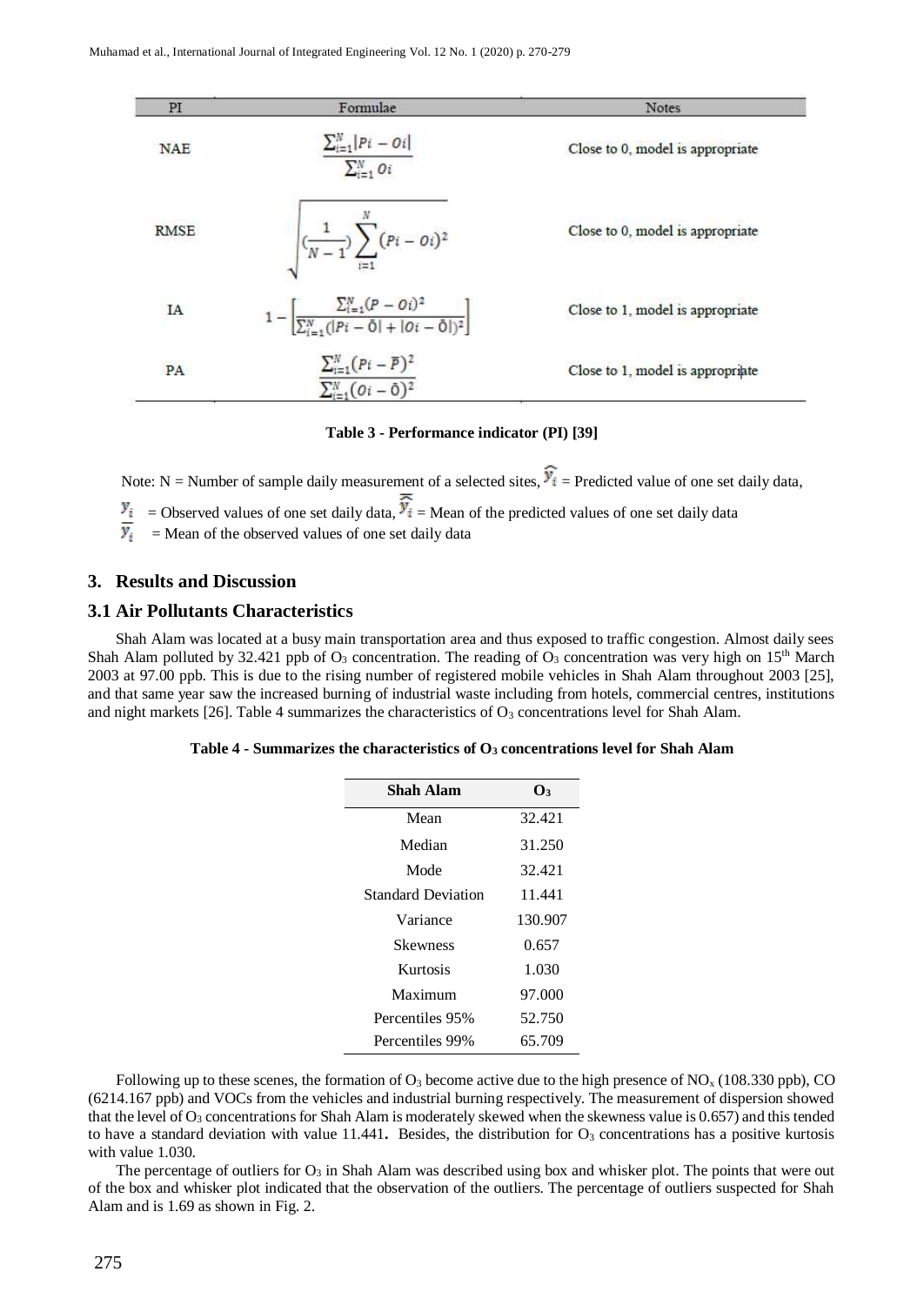

**Fig. 2 - Box and Whisker plot for O<sup>3</sup> concentration level**

### **3.2 Ordinary Least Square**

Since all of the assumption of ordinary least square estimate have been fulfilled, thus the multiple linear regression model for next day (D+1) prediction has been developed as show in Table 4. The multiple linear regression model in Table 5 are evaluated by performance indicators. The average error is 5.488 and the average accuracy is 0.5127. Meanwhile, the model show that 20.56% of the total variation in  $O_{3, D+1}$  is explained by the regression line using the predictors.

|  |  | Table 5 - Multiple linear regression model and performance indicator |
|--|--|----------------------------------------------------------------------|
|  |  |                                                                      |

| Model                                                   | <b>Description of the Model</b> |
|---------------------------------------------------------|---------------------------------|
|                                                         | $NAE = 0.244080$                |
| $O_{3. D+1} = 62.009500 + 0.258307WS - 1.100540T -$     | $RMSE = 10.731951$              |
| $0.214758RH + 0.012961NO - 0.068383SO_2 + 0.069568NO_2$ | $IA = 0.571453$                 |
| $+0.437523O_3 + 0.001931CO$                             | $PA = 0.454015$                 |
|                                                         | $R^2(100\%) = 20.56$            |

### **3.3 Influential Outliers Identification**

The influential outliers from response variable was identifed at 172 observation after compute the assessment of standardized residual and Cook's distance. Furthermore, the influence of the outliers from response variable could be illustrated using scatter plot of Cook's distance against centered leverage value. The point of observation that was above the line indicates the observation of influential outliers from y-direction after conducting the assessment of standardized residual and Cook's distance. After removing the outliers from response variable, the uncontaminated data from response variable is remained below the horizontal line of Cook's as in Fig. 3.



(a) The influential outliers from response variable

(b) After remove the influential outliers from response variable

**Fig. 3 - Box and Whisker plot for O<sup>3</sup> concentration level**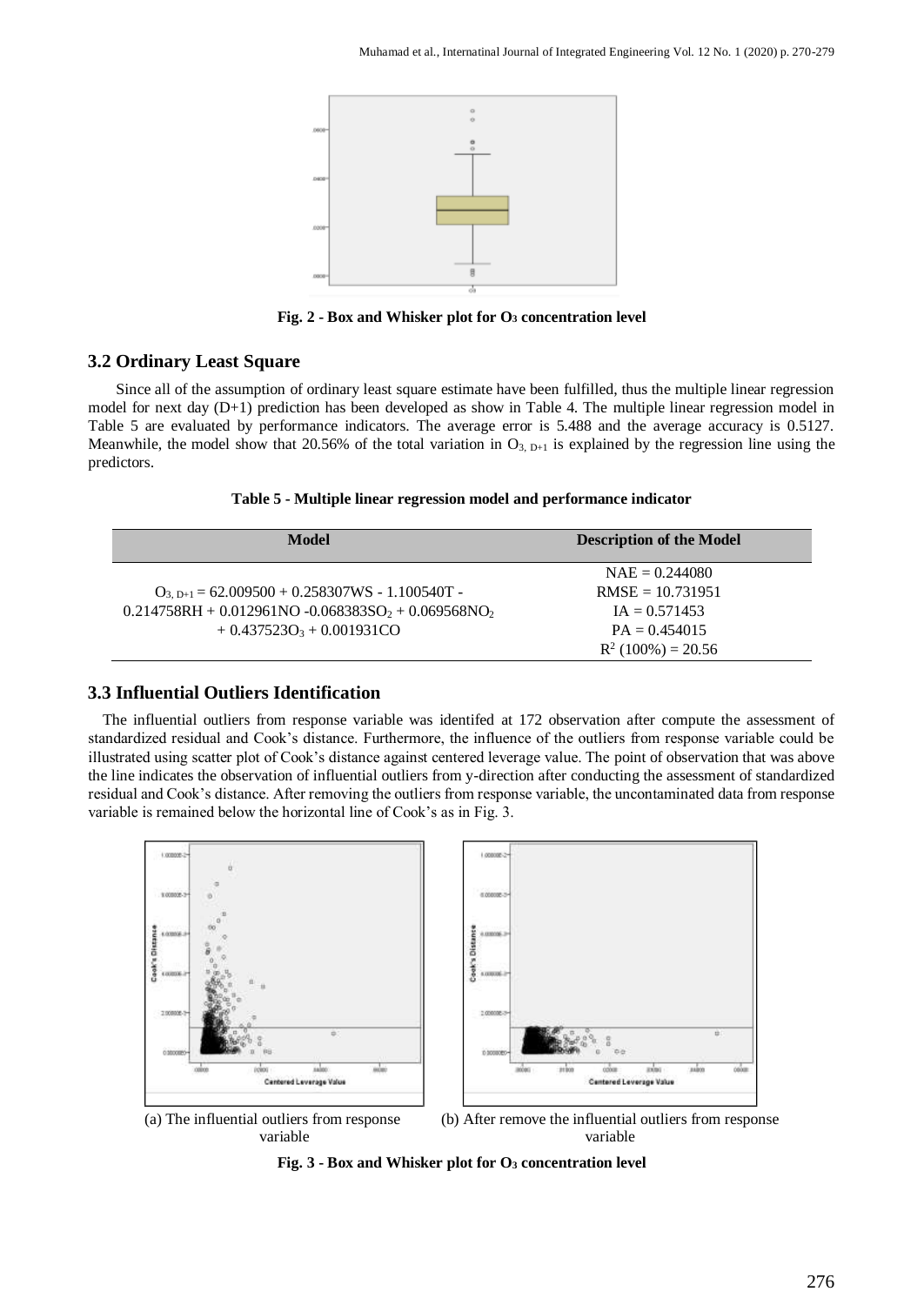### **3.4 M-Estimation Models**

The models developed by M-estimation use tuning constant to detect the outliers from response variable. Tuning constant is located in the weighting function of Huber, Andrew, Bisquare, Cauchy, Fair, Logistic, Talwar, Welsch and Hampel. The tuning constant has an important role in determining the regression coefficient in order to develop the model in the prediction of  $O_3$  concentrations level for next day  $(D+1)$ . Table 6 shows the models developed to predict the level of O<sup>3</sup> concentrations in Shah Alam using the nine M-estimation methods.

Then, each next day  $(D+1)$  prediction model of  $O<sub>3</sub>$  concentrations level from M-estimation was evaluated using performance indicators. The lower error (NAE and RMSE) and the higher accuracy (IA and PA) indicated that the model is appropriate. In order to determine a good model among these nine methods, the ranking method of performance indicators [40] was conducted where the error of NAE value and RMSE value are ranked in increasing order  $(1 =$  the smallest value of error to  $9 =$  the largest value of error) and the accuracy of IA value and PA value are ranked in decreasing order (1 = the largest value of accuracy to 9 = the smallest value of accuracy). Hence, a good Mestimation method was found by the smallest summation from ranking the performance indicators of each method as shown in Table 7.

The ranking with the smallest summation (Table 8) which is the Fair method is seen as a good M-estimation model to predict the level of  $O_3$  concentrations in Shah Alam for next day  $(D+1)$ . The comparison of the result between Mestimation (Fair) and ordinary least square method was shown in Table 9.

| Table 6 - Robust regression model by m-estimation for Shah Alam next day prediction (D+1) |  |  |  |  |
|-------------------------------------------------------------------------------------------|--|--|--|--|
|                                                                                           |  |  |  |  |

| <b>Method</b>          | <b>Model for Shah Alam</b>                                                                          |
|------------------------|-----------------------------------------------------------------------------------------------------|
| Huber                  | $O_{3, D+1} = 58.34081 + 0.218359WS - 0.999551T - 0.201683RH - 0.003597NO -$                        |
| (1.345)                | $0.080723SO_2 + 0.071342NO_2 + 0.427896O_3 + 0.002304CO$                                            |
| Andrew                 | $O_{3, D+1} = 59.29342 + 0.211954WS - 1.016579T - 0.206885RH - 0.008400NO -$                        |
| (1.3390)               | $0.080975SO_2 + 0.068869NO_2 + 0.424208O_3 + 0.002495CO$                                            |
| <b>Bisquare</b>        | $O_{3, D+1} = 59.28020 + 0.211684WS - 1.01620T - 0.206799RH - 0.008292NO - 0.080967SO_2$            |
| (4.685)                | $+0.068917NO_2 + 0.424289O_3 + 0.002487CO$                                                          |
| Cauchy                 | $O_{3, D+1} = 58.50722 + 0.215841WS - 1.01235T - 0.200501RH - 0.004714NO - 0.078353SO_2$            |
| (2.385)                | $+0.070814NO_2 + 0.431530O_3 + 0.002348CO$                                                          |
| Fair                   | $O_{3. D+1}$ = 58.33889 + 0.220274WS - 1.02206T - 0.197090RH -0.002412NO - 0.075385SO <sub>2</sub>  |
| (1.400)                | $+0.071074NO_2 + 0.438312O_3 + 0.002279CO$                                                          |
| Logistic               | $O_{3. p+1}$ = 58.35987 + 0.217172WS - 1.01374T - 0.198907RH - 0.003527NO - 0.077309SO <sub>2</sub> |
| (1.205)                | $+0.071205NO2+0.434015O3+0.002310CO$                                                                |
| Talwar                 | $O_{3. p+1} = 61.93210 + 0.192428WS - 1.04524T - 0.225391RH - 0.03655NO - 0.063148SO_2 +$           |
| (2.975)                | $0.058234NO_2 + 0.414953O_3 + 0.002605CO$                                                           |
| Welsch                 | $O_{3, D+1} = 58.929651 + 0.213073WS - 1.013085T - 0.204147RH - 0.007236NO -$                       |
| (2.985)                | $0.080173SO_2 + 0.069647NO_2 + 0.426784O_3 + 0.002440CO$                                            |
| Hampel                 | $O_{3. p+1} = 61.60702 + 0.235683WS - 1.07250T - 0.216456RH + 0.001681NO - 0.075576SO_2$            |
| $(2,4 \text{ and } 5)$ | $+0.068695NO_2 + 0.427674O_3 + 0.002221CO$                                                          |

**Table 7 - Performance Indicators of M-estimation for Shah Alam Next Day Prediction Model (D+1)** 

| <b>Method</b>   | <b>NAE</b> | <b>RMSE</b> | <b>IA</b> | <b>PA</b> |
|-----------------|------------|-------------|-----------|-----------|
| Huber           | 0.244177   | 10.755146   | 0.569628  | 0.453377  |
| Andrew          | 0.244382   | 10.762230   | 0.568863  | 0.452901  |
| <b>Bisquare</b> | 0.244377   | 10.762060   | 0.568862  | 0.452915  |
| Cauchy          | 0.244172   | 10.756848   | 0.571193  | 0.453215  |
| Fair            | 0.244047   | 10.753994   | 0.573525  | 0.453260  |
| Logistic        | 0.244112   | 10.755345   | 0.572023  | 0.453286  |
| Talwar          | 0.244590   | 10.753717   | 0.566154  | 0.453188  |
| Welsch          | 0.244302   | 10.760139   | 0.569656  | 0.453013  |
| Hampel          | 0.244248   | 10.743702   | 0.568980  | 0.453509  |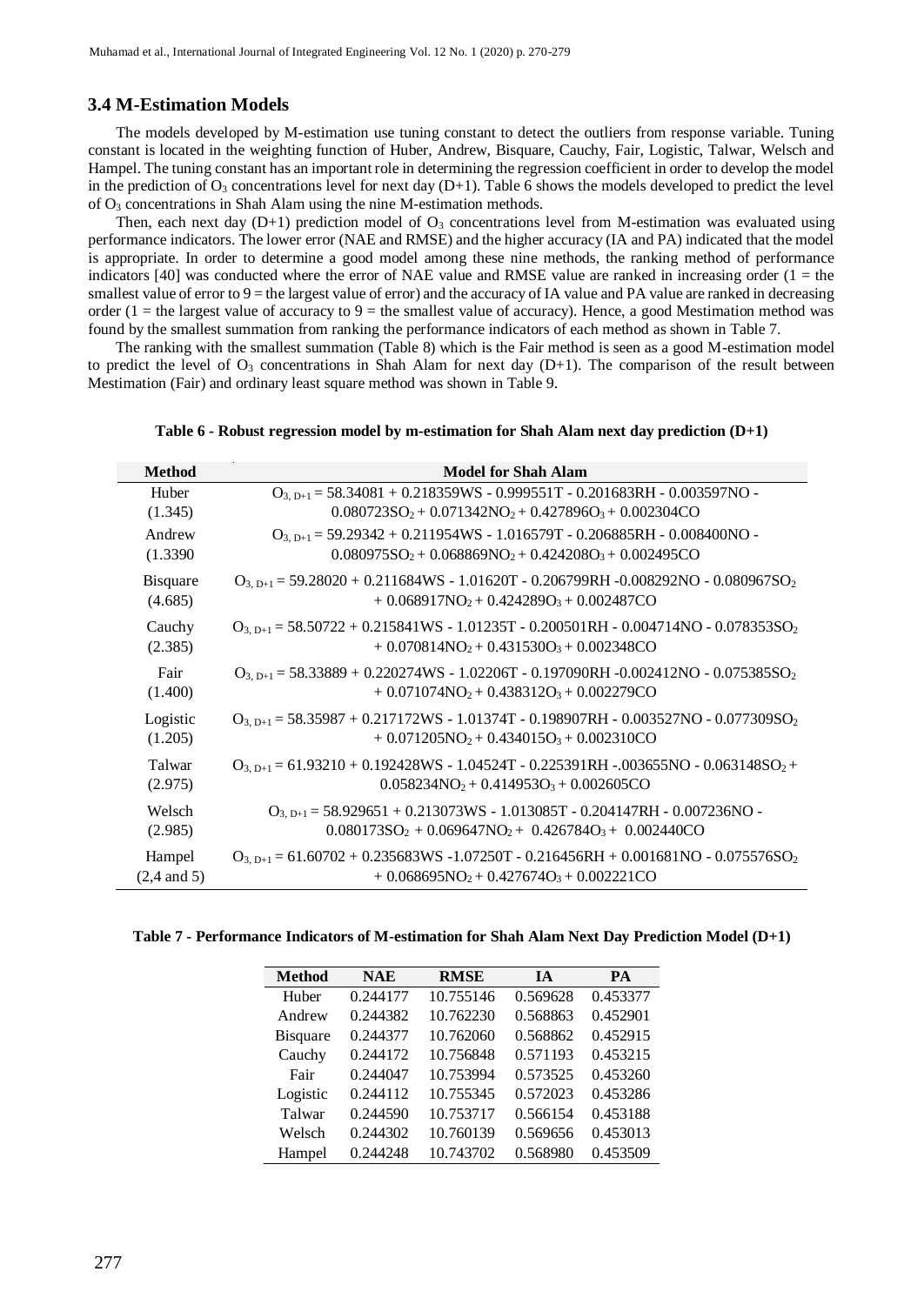| Method          | <b>NAE</b> | <b>RMSE</b> | ĺΑ | PА |    |
|-----------------|------------|-------------|----|----|----|
| Huber           | 4          | 4           | 5  | 2  | 15 |
| Andrew          | 8          | 9           | 7  | 9  | 33 |
| <b>Bisquare</b> | 7          | 8           | 8  | 5  | 28 |
| Cauchy          | 3          | 6           | 3  | 8  | 20 |
| Fair            | 1          | 3           | 1  | 4  | 9  |
| Logistic        | 2          | 5           | 2  | 3  | 12 |
| Talwar          | 9          | 2           | 9  | 6  | 26 |
| Welsch          | 6          |             | 4  | 7  | 24 |
| Hampel          | 5          |             |    |    | 13 |

**Table 8 - The ranking of performance indicators of M-estimation for Shah Alam next prediction (D+1)**

**Table 9 - The comparison between ordinary least square method and M-estimation**

| Method | NAE      | RMSE      | 1A       | <b>PA</b> |
|--------|----------|-----------|----------|-----------|
| OL S   | 0.244080 | 10.731951 | 0.571453 | 0.454015  |
| Fair   | 0.244047 | 10.753994 | 0.573525 | 0.453260  |

### **4. Conclusion**

This study has proved that robust method is better than ordinary least square method since the influential outliers in air pollution data have been reduced using the weightage approached. The average accuracy of M-estimation by Fair method is 0.5134 which is better than ordinary least square method where the average accuracy is 0.5129. Besides, the improvement has been proved when Fair method has minimized 5.34% influential outliers from response variable. Therefore, these models could be implemented among heath public health, government, citizen and the other authorities to prepare and can take an early action to avoid the negative impact of  $O_3$  concentration.

### **Acknowledgement**

This study was funded by 600-RMI/FRGS 5/3 (40/2014). We would also like to extend our appreciation to the Department of Environmental Malaysia (DoE) for providing the air quality data for this research.

### **References**

- [1] H. Collins, Collin COBUILD Advanced Learner's English Dictionary, Great Britain, 2006.
- [2] S. Azmi, Isu Alam Sekitar di Malaysia (Ancaman Alam dan Atmosfera), Kuala Lumpur, 2007.
- [3] DoE, "Department of Environment, Malaysia. Malaysia Air Quality Report 2012," Department of Environment, Ministry of Natural Resources and Environment, Malaysia, Kuala Lumpur, 2013.
- [4] DoE, "Department of Environment, Malaysia. Malaysia Environmental Quality Report 2013," Department of Environment, Ministry of Natural Resources and Environment, Malaysia, Kuala Lumpur, 2014.
- [5] DoE, "Department of Environment, Malaysia. Malaysia Environmental Quality Report 2003," Department of Environment, Ministry of Natural Resources and Environment, Malaysia, Kuala Lumpur, 2004.
- [6] R. Mozer, "Ground Level Ozone," 2008.
- [7] N. I. Mohammed, N. A. Ramli and A. S. Yahaya, "Ozone Phytotoxicity Evaluation and prediction of Crops Production in Tropical Regions," Atmospheric Environment, pp. 343-349, 2013.
- [8] S. Chatterjee and A. S. Hadi, Regression Analysis by Example, Fourth ed., New Jersey: John Wiley, 2006.
- [9] S. K. Sarkar, H. Midi and R. Rana, "Detection of Outliers and Influential Observations in Binary Logistic Regression: An Empirical Study," Applied Sciences, pp. 11 (1): 26-35, 2011.
- [10] W. D. Berry and S. Feldman, Multiple Regression in Practice. Quantitative Application in Social Sciences, Newbury Park, : Sage University Paper, 1985.
- [11] A. S. Yahaya, "Applied Regression Models Using SPSS," 2014.
- [12] A. Z. Ul-Saufie, Future Daily Particulate Matter Concentrations Prediction Using Regression Artificial Neural Network and Hybrid Models in Malaysia, Pulau Pinang : Universiti Sains Malaysia, 2012.
- [13] J. W. Osborne and A. Overbay, "The Power of Outliers (and why researcher should always check for them)," Practical Assessment, Research & Evaluation, 2004.
- [14] A. Field, Discovering Statistics Using SPSS, Second ed., London: Sage, 2005.